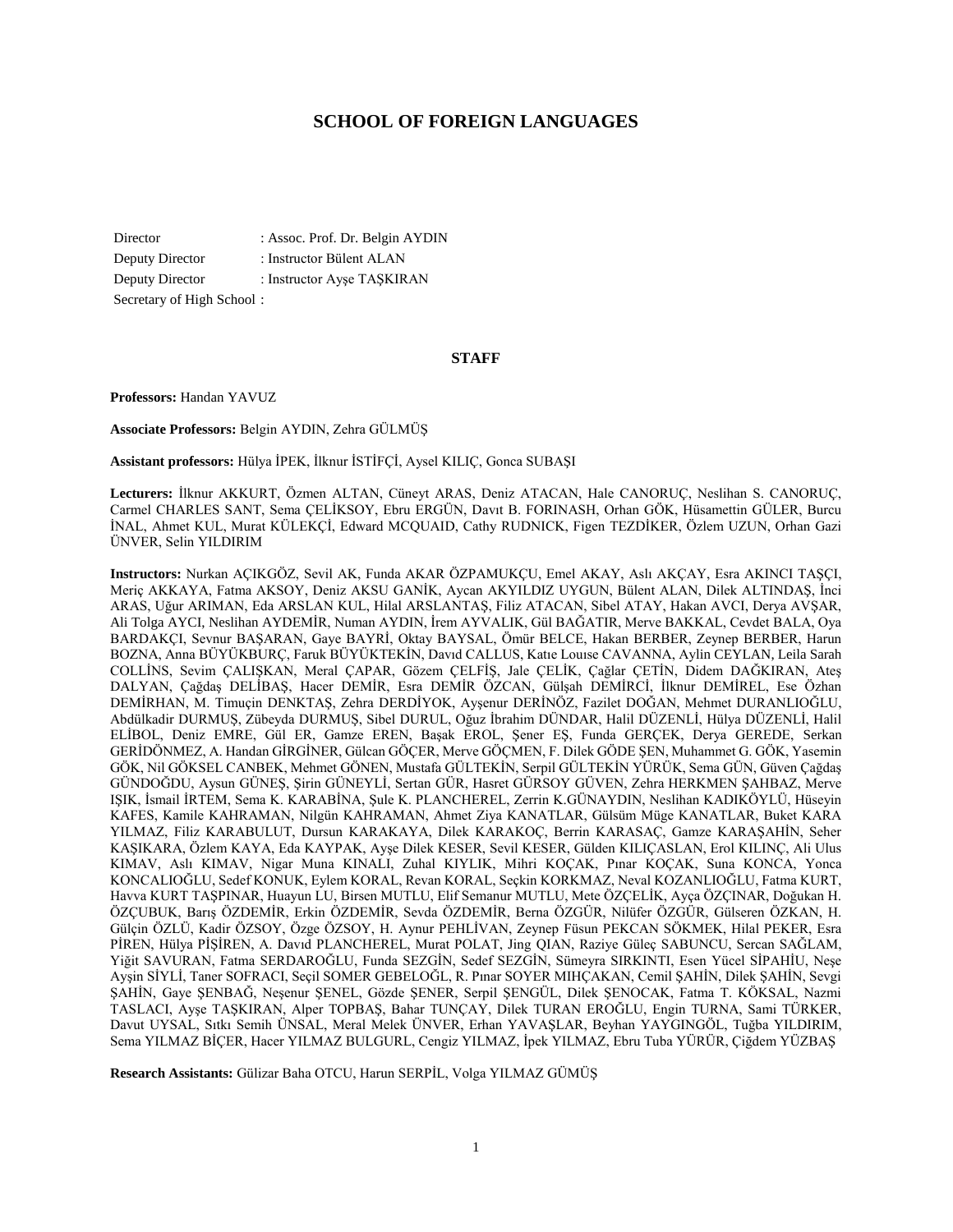# **DEPARTMENT OF FOREIGN LANGUAGES**

 Basic Languages Department offers compulsory and elective preparatory foreign language education in English, German and French to the students of our university.

Head : Instructor Meral Melek ÜNVER

# **DEPARTMENT OF MODERN LANGUAGES**

 Department of modern languages will offer compulsory foreign language courses (English, German, French) for the faculties of the university. Along with the compulsory courses, the department also offers elective foreign language courses at different proficiency levels ( Beginner/Intermediate/Advanced) in the following courses: German, French, English, Spanish, Italian and Russian.

Head : Asst. Prof. Dr. İlknur İSTİFÇİ

### **PROGRAM**

## **COURSE CONTENTS**

#### **ALM 197 German I 4+0 4,0**

Introductions: Greeting, Introducing oneself and others, Telephone conversation, Home and Household: Describing objects and furniture; Food: Shopping for food, Ordering food in a restaurant, Paying the bill; Spare Time: Planning a date, Discussion about taking part on a cultural event; Health: Organs, Talking about illnesses; Speaking with the doctor about illness; Daily Life: Conversation at a bank and post office, Talking about weather, Asking and giving directions; Talking about Travel Possibilities; Special Days: Buying Gifts; Language and Culture: Writing a letter, Postcard etc.; Festivals and Holidays; Media: Talking about TV programs.

#### **ALM 255 German I 3+0 4,0**

Greeting Friends; Asking for Someone's Health; Asking for Directions; Asking Where People are From; Making Requests; Asking for Prices; asking for Prices; Asking for Different Kinds of Food and Drink; Formal Sentences Used in Restaurants and Formal Places; Asking For and Telling People about Preferences; Likes and Dislikes; Asking for the Amount of Something and Telling the Amount of Something: Structures Used in Telephone Conversations; Using Appropriate Grammar Forms for the Given Situations.

#### **ALM 256 German II 3+0 4,0**

Modal verbs: Können, Müssen, Wollen, Dürfen, Sollen, Mögen; Tenses: Simple Present Tense, Future Tense; Nouns and Types of Nouns; Articles; Singular and Plural Forms: Words that are used as Singular or Plural only, Plural Form of the Indefinite Article; Cases of a Noun: Uninflected Case, Accusative, Dative, Possessive Cases; Exercises about these Grammar Points.

#### **ALM 298 German II 4+0 4,0**

Appearance and Personality: Describing people, Personal opinions, Clothes, Tolerance and prejudices; Student and Professional Life: Job search, Writing a CV; Entertainment and Media: Discussion about TV programs; Industry, Working and Economy: Problems with technical services; Family and Personal Relations: Problems between generations; Education in the Past and Today; Nature and Environment: Weather, Geography, Environmental protection; Foreigners: Planning travel, Living and working aboard; Emigrants; News and Politics: Newspapers, Parties, Electoral System, senior citizens; Telling Opinions about Books.

**ALM 300 German Language and Culture 2+0 2,0** General Information about Germany; Culture: Traditions, Customs; Health Insurance; Insurance for Personal Belongings; Postal Services and Telecommunication; Banking; Health Service Education System: general, university; Organizations; Extracurricular activities; Media.

#### **FRA 197 French I 4+0 4,0**

Language Functions: Greetings, Introducing yourself, Asking directions, Asking information, Giving information, Asking for appointment, Making reservation; Grammar: Present tense, Past tense and Future tense, Definite and indefinite articles, Possessive pronouns and demonstrative pronouns, Masculine and feminine forms of nouns and adjectives, Questions words; Vocabulary: Hotel, Restaurant, Travel, Shopping, Polite expressions; Intonation: Pronunciation of letters in the French alphabet, Stress, Rhythm and Intonation.